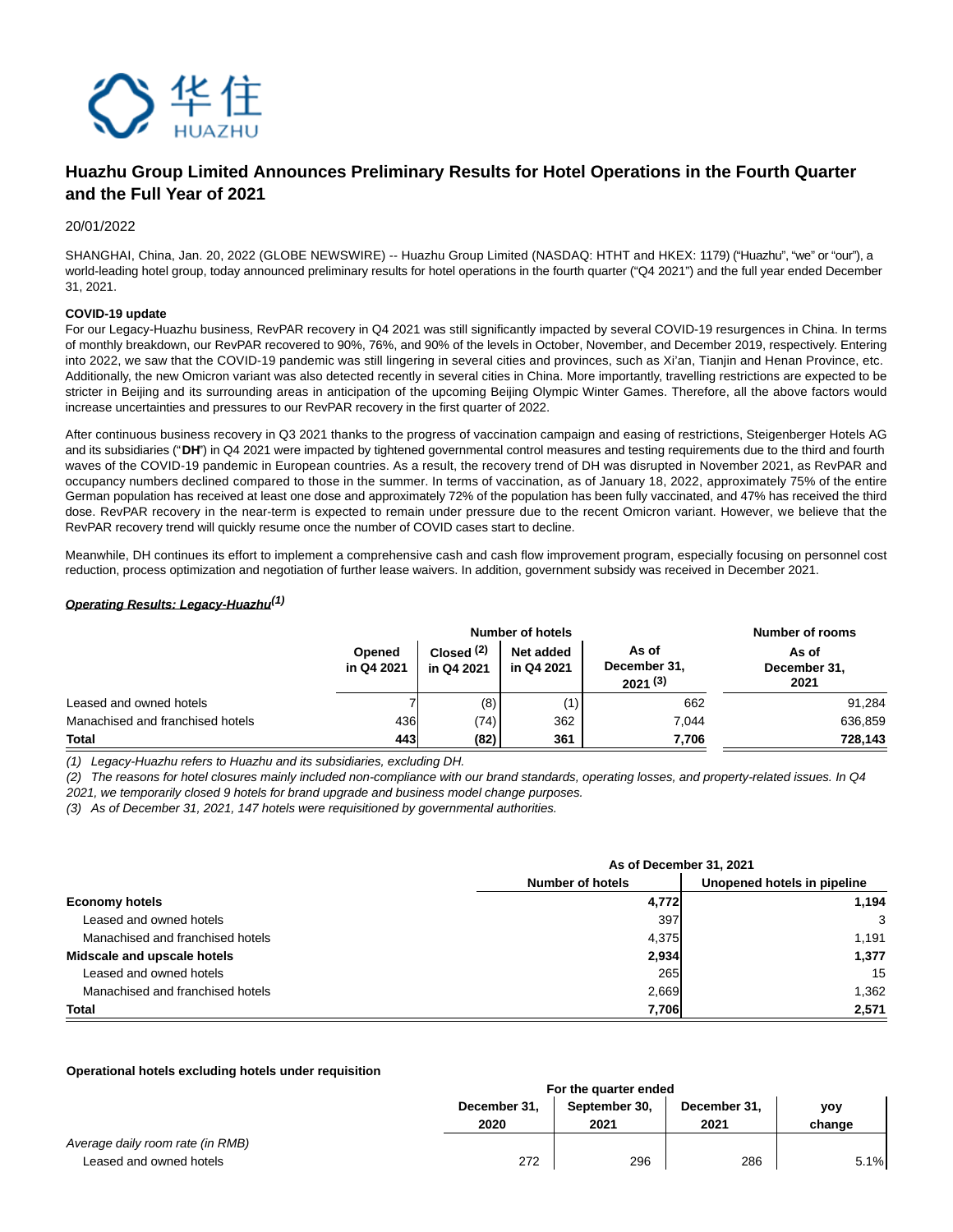| Manachised and franchised hotels | 224   | 238   | 232   | 3.9%        |
|----------------------------------|-------|-------|-------|-------------|
| Blended                          | 231   | 246   | 239   | 3.7%        |
| Occupancy Rate (as a percentage) |       |       |       |             |
| Leased and owned hotels          | 79.6% | 69.7% | 67.4% | $-12.2p.p.$ |
| Manachised and franchised hotels | 80.8% | 72.2% | 68.4% | $-12.4p.p.$ |
| Blended                          | 80.6% | 71.9% | 68.2% | $-12.4p.p.$ |
| RevPAR (in RMB)                  |       |       |       |             |
| Leased and owned hotels          | 217   | 206   | 193   | $-11.0\%$   |
| Manachised and franchised hotels | 181   | 172   | 159   | $-12.1%$    |
| Blended                          | 186   | 177   | 163   | $-12.2%$    |

|                                  |              | For the quarter ended |             |  |  |  |  |  |
|----------------------------------|--------------|-----------------------|-------------|--|--|--|--|--|
|                                  | December 31, | December 31,          | yoy         |  |  |  |  |  |
|                                  | 2019         | 2021                  | change      |  |  |  |  |  |
| Average daily room rate (in RMB) |              |                       |             |  |  |  |  |  |
| Leased and owned hotels          | 277          | 286                   | 3.2%        |  |  |  |  |  |
| Manachised and franchised hotels | 223          | 232                   | 4.5%        |  |  |  |  |  |
| <b>Blended</b>                   | 232          | 239                   | 3.1%        |  |  |  |  |  |
| Occupancy Rate (as a percentage) |              |                       |             |  |  |  |  |  |
| Leased and owned hotels          | 84.7%        | 67.4%                 | $-17.4p.p.$ |  |  |  |  |  |
| Manachised and franchised hotels | 81.6%        | 68.4%                 | $-13.3p.p.$ |  |  |  |  |  |
| Blended                          | 82.2%        | 68.2%                 | $-13.9p.p.$ |  |  |  |  |  |
| RevPAR (in RMB)                  |              |                       |             |  |  |  |  |  |
| Leased and owned hotels          | 235          | 193                   | $-17.9%$    |  |  |  |  |  |
| Manachised and franchised hotels | 182          | 159                   | $-12.5%$    |  |  |  |  |  |
| <b>Blended</b>                   | 191          | 163                   | $-14.4%$    |  |  |  |  |  |

|                                  | For the year ended |              |             |  |  |  |  |
|----------------------------------|--------------------|--------------|-------------|--|--|--|--|
|                                  | December 31,       | December 31, | yoy         |  |  |  |  |
|                                  | 2020               | 2021         | change      |  |  |  |  |
| Average daily room rate (in RMB) |                    |              |             |  |  |  |  |
| Leased and owned hotels          | 241                | 286          | 18.7%       |  |  |  |  |
| Manachised and franchised hotels | 204                | 232          | 13.3%       |  |  |  |  |
| <b>Blended</b>                   | 210                | 239          | 13.8%       |  |  |  |  |
| Occupancy Rate (as a percentage) |                    |              |             |  |  |  |  |
| Leased and owned hotels          | 68.9%              | 70.6%        | $+1.7 p.p.$ |  |  |  |  |
| Manachised and franchised hotels | 71.4%              | 72.4%        | $+1.0 p.p.$ |  |  |  |  |
| <b>Blended</b>                   | 71.0%              | 72.2%        | $+1.2 p.p.$ |  |  |  |  |
| RevPAR (in RMB)                  |                    |              |             |  |  |  |  |
| Leased and owned hotels          | 166                | 202          | 21.7%       |  |  |  |  |
| Manachised and franchised hotels | 146                | 168          | 14.9%       |  |  |  |  |
| <b>Blended</b>                   | 149                | 172          | 15.6%       |  |  |  |  |

|                                  |              | For the year ended |             |
|----------------------------------|--------------|--------------------|-------------|
|                                  | December 31, | December 31,       | yoy         |
|                                  | 2019         | 2021               | change      |
| Average daily room rate (in RMB) |              |                    |             |
| Leased and owned hotels          | 276          | 286                | 3.5%        |
| Manachised and franchised hotels | 224          | 232                | 3.2%        |
| <b>Blended</b>                   | 234          | 239                | 2.0%        |
| Occupancy Rate (as a percentage) |              |                    |             |
| Leased and owned hotels          | 87.0%        | 70.6%              | $-16.3p.p.$ |
| Manachised and franchised hotels | 83.8%        | 72.4%              | $-11.4p.p.$ |
| <b>Blended</b>                   | 84.4%        | 72.2%              | $-12.2p.p.$ |
| RevPAR (in RMB)                  |              |                    |             |
| Leased and owned hotels          | 240          | 202                | $-15.9%$    |
| Manachised and franchised hotels | 188          | 168                | $-10.8%$    |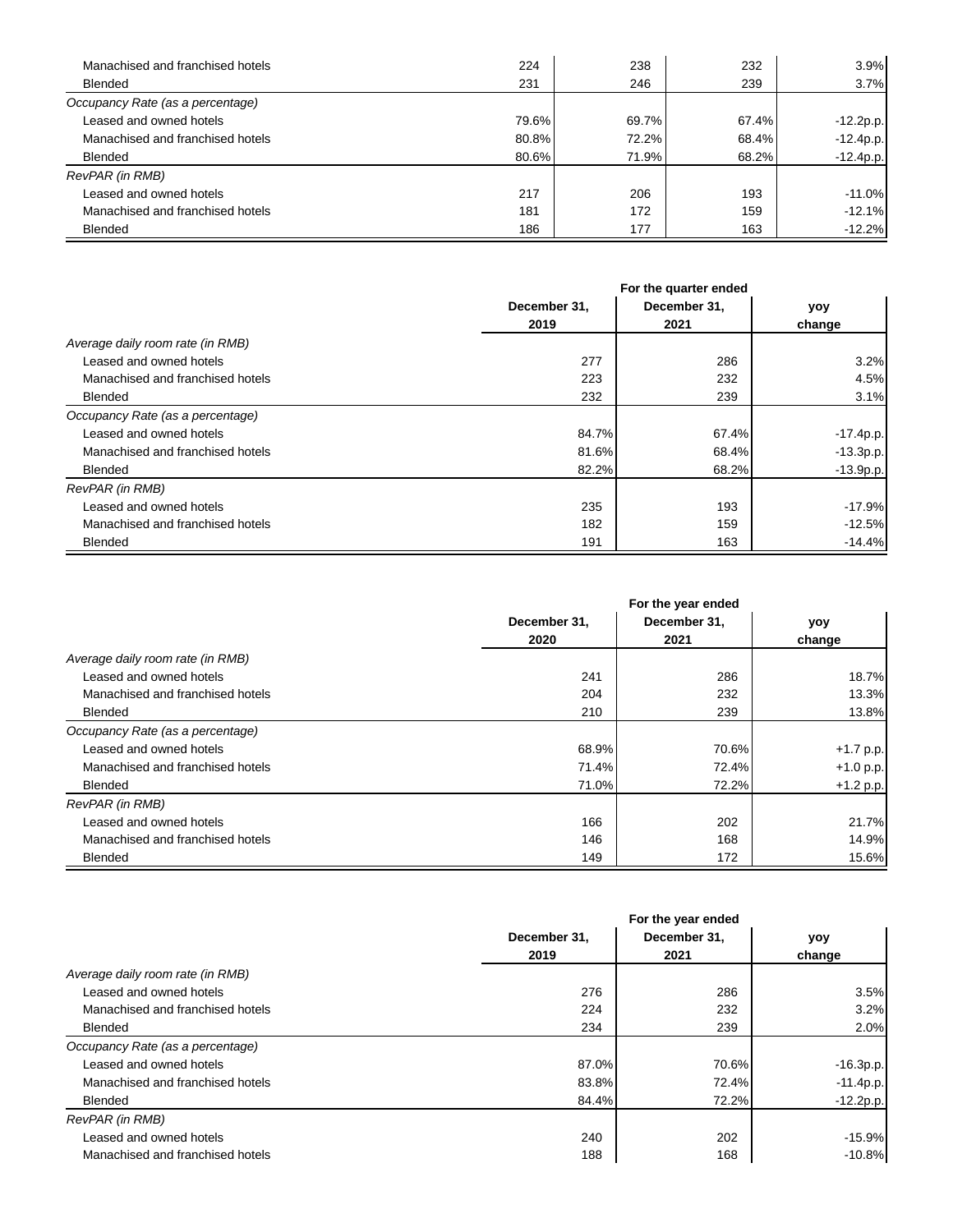$\overline{1}$ 

## **Same-hotel operational data by class**

**Mature hotels in operation for more than 18 months (excluding hotels under requisition)**

|                                  |                       | Number of<br>hotels | Same-hotel RevPAR                        |      |          | Same-hotel ADR                           |      |         | Same-hotel Occupancy  |                    |         |
|----------------------------------|-----------------------|---------------------|------------------------------------------|------|----------|------------------------------------------|------|---------|-----------------------|--------------------|---------|
|                                  | As of<br>December 31. |                     | For the quarter<br>ended<br>December 31, |      | yoy      | For the quarter<br>ended<br>December 31, |      | yoy     |                       | For the<br>quarter | yoy     |
|                                  |                       |                     |                                          |      | change   |                                          |      | change  | ended<br>December 31, |                    | change  |
|                                  | 2020                  | 2021                | 2020                                     | 2021 |          | 2020                                     | 2021 |         | 2020                  | 2021               | (p.p.)  |
| <b>Economy hotels</b>            | 3,341                 | 3,341               | 152                                      | 128  | $-15.6%$ | 179                                      | 180  | 0.8%    | 85.2%                 | 71.4%              | $-13.8$ |
| Leased and owned hotels          | 388                   | 388                 | 170                                      | 146  | $-14.1%$ | 201                                      | 204  | 1.1%    | 84.6%                 | 71.9%              | $-12.7$ |
| Manachised and franchised hotels | 2,953                 | 2,953               | 149                                      | 125  | $-15.9%$ | 174                                      | 175  | 0.6%    | 85.3%                 | 71.3%              | $-14.0$ |
| Midscale and upscale hotels      | 1,734                 | 1.734               | 247                                      | 208  | $-15.7%$ | 314                                      | 312  | $-0.5%$ | 78.7%                 | 66.7%              | $-12.0$ |
| Leased and owned hotels          | 222                   | 222                 | 280                                      | 238  | $-15.1%$ | 378                                      | 378  | 0.2%    | 74.2%                 | 62.8%              | $-11.4$ |
| Manachised and franchised hotels | 1,512                 | 512. ا              | 240                                      | 202  | $-15.9%$ | 301                                      | 299  | $-0.8%$ | 79.7%                 | 67.6%              | $-12.1$ |
| Total                            | 5.075                 | 5.075               | 192                                      | 162  | $-15.6%$ | 232                                      | 233  | 0.3%    | 82.5%                 | 69.4%              | $-13.1$ |

|                                     |                       | Number of hotels |                                          | Same-hotel RevPAR |           | Same-hotel ADR        |                 |         | Same-hotel Occupancy  |       |         |
|-------------------------------------|-----------------------|------------------|------------------------------------------|-------------------|-----------|-----------------------|-----------------|---------|-----------------------|-------|---------|
|                                     | As of<br>December 31, |                  | For the quarter<br>ended<br>December 31. |                   | yoy       |                       | For the quarter | yoy     | For the<br>quarter    |       | yoy     |
|                                     |                       |                  |                                          |                   | change    | ended<br>December 31. |                 | change  | ended<br>December 31. |       | change  |
|                                     | 2019                  | 2021             | 2019                                     | 2021              |           | 2019                  | 2021            |         | 2019                  | 2021  | (p.p.)  |
| <b>Economy hotels</b>               | 2,442                 | 2,442            | 163                                      | 130               | $-20.1%$  | 186                   | 181             | $-2.8%$ | 87.9%                 | 72.2% | $-15.7$ |
| Leased and owned hotels             | 380                   | 380              | 185                                      | 145               | $-21.8%$  | 211                   | 202             | $-4.4%$ | 87.7%                 | 71.7% | $-16.0$ |
| Manachised and franchised<br>hotels | 2,062                 | 2,062            | 158                                      | 127               | $-19.7%$  | 179                   | 175             | $-2.4%$ | 87.9%                 | 72.3% | $-15.6$ |
| Midscale and upscale hotels         | 1.160                 | 1.160            | 269                                      | 206               | $-23.5%$  | 325                   | 313             | $-3.7%$ | 82.9%                 | 65.9% | $-17.0$ |
| Leased and owned hotels             | 187                   | 187              | 329                                      | 229               | $-30.6\%$ | 394                   | 369             | $-6.5%$ | 83.5%                 | 62.0% | $-21.5$ |
| Manachised and franchised<br>hotels | 973                   | 973              | 253                                      | 200               | $-21.0%$  | 305                   | 298             | $-2.4%$ | 82.7%                 | 66.9% | $-15.8$ |
| Total                               | 3,602                 | 3,602            | 204                                      | 160               | $-21.7%$  | 237                   | 229             | $-3.5%$ | 86.0%                 | 69.7% | $-16.2$ |

## **Same-hotel operational data by class**

**Mature hotels in operation for more than 18 months (excluding hotels under requisition)**

|                                     |              | Number of hotels | Same-hotel RevPAR<br>Same-hotel ADR<br>Same-hotel Occupancy |              |        |                       |              |        |       |                       |        |
|-------------------------------------|--------------|------------------|-------------------------------------------------------------|--------------|--------|-----------------------|--------------|--------|-------|-----------------------|--------|
|                                     |              | As of            |                                                             | For the year | yoy    |                       | For the year |        |       | For the year          | yoy    |
|                                     | December 31, |                  | ended<br>December 31.                                       |              | change | ended<br>December 31. |              | change |       | ended<br>December 31. |        |
|                                     | 2020         | 2021             | 2020                                                        | 2021         |        | 2020                  | 2021         |        | 2020  | 2021                  | (p.p.) |
| <b>Economy hotels</b>               | 3,341        | 3.341            | 125                                                         | 138          | 10.8%  | 164                   | 182          | 10.8%  | 75.8% | 75.8%                 | $+0.0$ |
| Leased and owned hotels             | 388          | 388              | 131                                                         | 153          | 17.3%  | 179                   | 206          | 15.0%  | 73.0% | 74.5%                 | $+1.5$ |
| Manachised and franchised<br>hotels | 2,953        | 2.953            | 123                                                         | 135          | 9.3%   | 161                   | 177          | 9.7%   | 76.4% | 76.1%                 | $-0.3$ |
| Midscale and upscale hotels         | 1.734        | 1.734            | 202                                                         | 221          | 9.3%   | 289                   | 315          | 8.8%   | 69.8% | 70.1%                 | $+0.3$ |
| Leased and owned hotels             | 222          | 222              | 219                                                         | 250          | 14.2%  | 338                   | 378          | 11.7%  | 64.8% | 66.2%                 | $+1.4$ |
| Manachised and franchised<br>hotels | 1,512        | 1.512            | 198                                                         | 214          | 8.1%   | 279                   | 301          | 8.0%   | 70.9% | 71.0%                 | $+0.1$ |
| <b>Total</b>                        | 5,075        | 5,075            | 156                                                         | 172          | 10.2%  | 213                   | 234          | 10.0%  | 73.3% | 73.5%                 | $+0.1$ |

| Number of hotels | Same-hotel RevPAR |     | Same-hotel ADR |     | Same-hotel Occupancy |     |  |
|------------------|-------------------|-----|----------------|-----|----------------------|-----|--|
| As of            | For the year      | vov | For the vear   | vov | For the vear         | vov |  |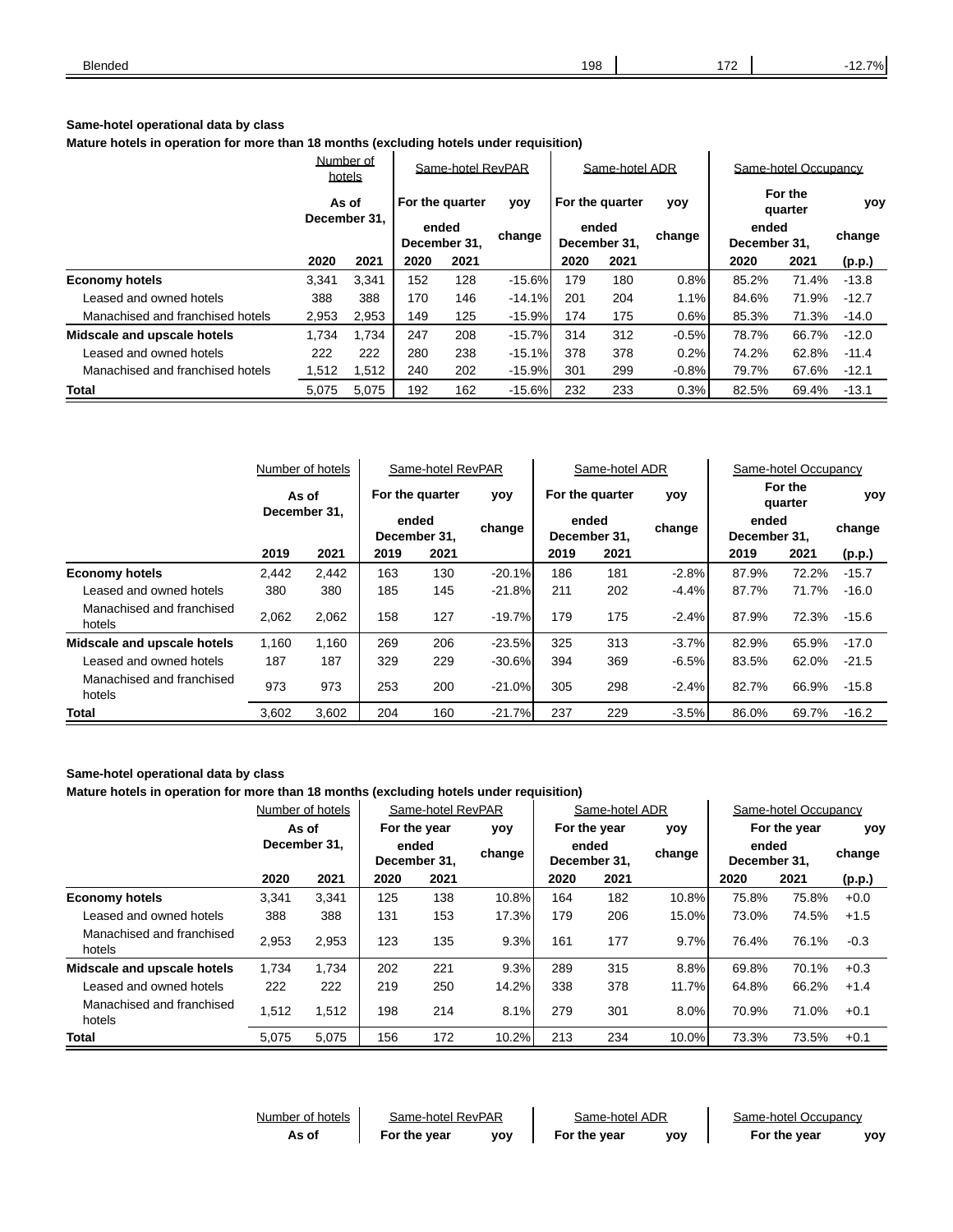|                                     | December 31. |       | ended<br>December 31. |      | change   | ended<br>December 31. |      | change   | ended<br>December 31. |       | change  |
|-------------------------------------|--------------|-------|-----------------------|------|----------|-----------------------|------|----------|-----------------------|-------|---------|
|                                     | 2019         | 2021  | 2019                  | 2021 |          | 2019                  | 2021 |          | 2019                  | 2021  | (p.p.)  |
| <b>Economy hotels</b>               | 2,442        | 2,442 | 172                   | 138  | $-19.8%$ | 190                   | 182  | $-4.7\%$ | 90.2%                 | 75.9% | $-14.3$ |
| Leased and owned hotels             | 380          | 380   | 193                   | 151  | $-21.6%$ | 213                   | 203  | $-4.4%$  | 90.7%                 | 74.4% | $-16.3$ |
| Manachised and franchised<br>hotels | 2,062        | 2.062 | 166                   | 134  | $-19.3%$ | 185                   | 176  | $-4.7%$  | 90.1%                 | 76.3% | $-13.7$ |
| Midscale and upscale hotels         | 1.160        | 1.160 | 275                   | 218  | $-20.8%$ | 331                   | 315  | $-4.8%$  | 83.0%                 | 69.0% | $-14.0$ |
| Leased and owned hotels             | 187          | 187   | 335                   | 244  | $-26.9%$ | 398                   | 371  | $-6.8%$  | 84.1%                 | 65.9% | $-18.2$ |
| Manachised and franchised<br>hotels | 973          | 973   | 256                   | 209  | $-18.4%$ | 310                   | 299  | $-3.6%$  | 82.7%                 | 70.0% | $-12.7$ |
| <b>Total</b>                        | 3,602        | 3,602 | 209                   | 167  | $-20.1%$ | 238                   | 227  | $-4.7%$  | 87.6%                 | 73.4% | $-14.2$ |

## **Operating Results: Legacy-DH(4)**

|                                  |                      | <b>Number of hotels</b>     |                         |                                              | Number of<br>rooms                  | Unopened<br>hotels in<br>pipeline   |  |
|----------------------------------|----------------------|-----------------------------|-------------------------|----------------------------------------------|-------------------------------------|-------------------------------------|--|
|                                  | Opened<br>in Q4 2021 | <b>Closed</b><br>in Q4 2021 | Net added<br>in Q4 2021 | As of<br><b>December</b><br>$31, 2021^{(5)}$ | As of<br><b>December</b><br>31,2021 | As of<br><b>December</b><br>31,2021 |  |
| Leased hotels                    |                      | -                           |                         | 76                                           | 14.264                              | 28                                  |  |
| Manachised and franchised hotels | 3                    | (1)                         | ◠                       | 48                                           | 10,809                              | 9                                   |  |
| <b>Total</b>                     | $\boldsymbol{4}$     | (1)                         | 3                       | 124                                          | 25,073                              | 37                                  |  |

(4) Legacy-DH refers to DH.

(5) As of December 31, 2021, a total of 4 hotels were temporarily closed. 1 hotel was closed for renovation and 1 hotel was closed due to flood damage. Additionally, 1 hotel was in winter break and 1 hotel was temporarily closed due to low demand.

|                                  | For the quarter ended |                       |                      |               |
|----------------------------------|-----------------------|-----------------------|----------------------|---------------|
|                                  | December 31.<br>2020  | September 30,<br>2021 | December 31.<br>2021 | yoy<br>change |
| Average daily room rate (in EUR) |                       |                       |                      |               |
| Leased hotels                    | 78                    | 94                    | 95                   | 21.6%         |
| Manachised and franchised hotels | 73                    | 104                   | 93                   | 26.6%         |
| <b>Blended</b>                   | 76                    | 99                    | 94                   | 23.5%         |
| Occupancy rate (as a percentage) |                       |                       |                      |               |
| Leased hotels                    | 20.9%                 | 48.0%                 | 42.8%                | $+22.0$ p.p.  |
| Managed and franchised hotels    | 25.4%                 | 49.4%                 | 50.7%                | $+25.3$ p.p.  |
| Blended                          | 22.5%                 | 48.6%                 | 46.1%                | $+23.6$ p.p.  |
| RevPAR (in EUR)                  |                       |                       |                      |               |
| Leased hotels                    | 16                    | 45                    | 41                   | 149.6%        |
| Managed and franchised hotels    | 19                    | 52                    | 47                   | 152.7%        |
| <b>Blended</b>                   | 17                    | 48                    | 43                   | 152.6%        |

|                                  | For the year ended |              |             |  |
|----------------------------------|--------------------|--------------|-------------|--|
|                                  | December 31,       | December 31, | yoy         |  |
|                                  | 2020               | 2021         | change      |  |
| Average daily room rate (in EUR) |                    |              |             |  |
| Leased and owned hotels          | 89                 | 91           | 2.2%        |  |
| Manachised and franchised hotels | 85                 | 89           | 4.8%        |  |
| <b>Blended</b>                   | 88                 | 90           | 3.0%        |  |
| Occupancy rate (as a percentage) |                    |              |             |  |
| Leased and owned hotels          | 33.9%              | 31.6%        | $-2.3 p.p.$ |  |
| Manachised and franchised hotels | 36.3%              | 40.5%        | $+4.2 p.p.$ |  |
| Blended                          | 34.8%              | 35.2%        | $+0.3$ p.p. |  |
| RevPAR (in EUR)                  |                    |              |             |  |
| Leased and owned hotels          | 30                 | 29           | $-4.6%$     |  |
| Manachised and franchised hotels | 31                 | 36           | 16.8%       |  |
| <b>Blended</b>                   | 31                 | 32           | 4.0%        |  |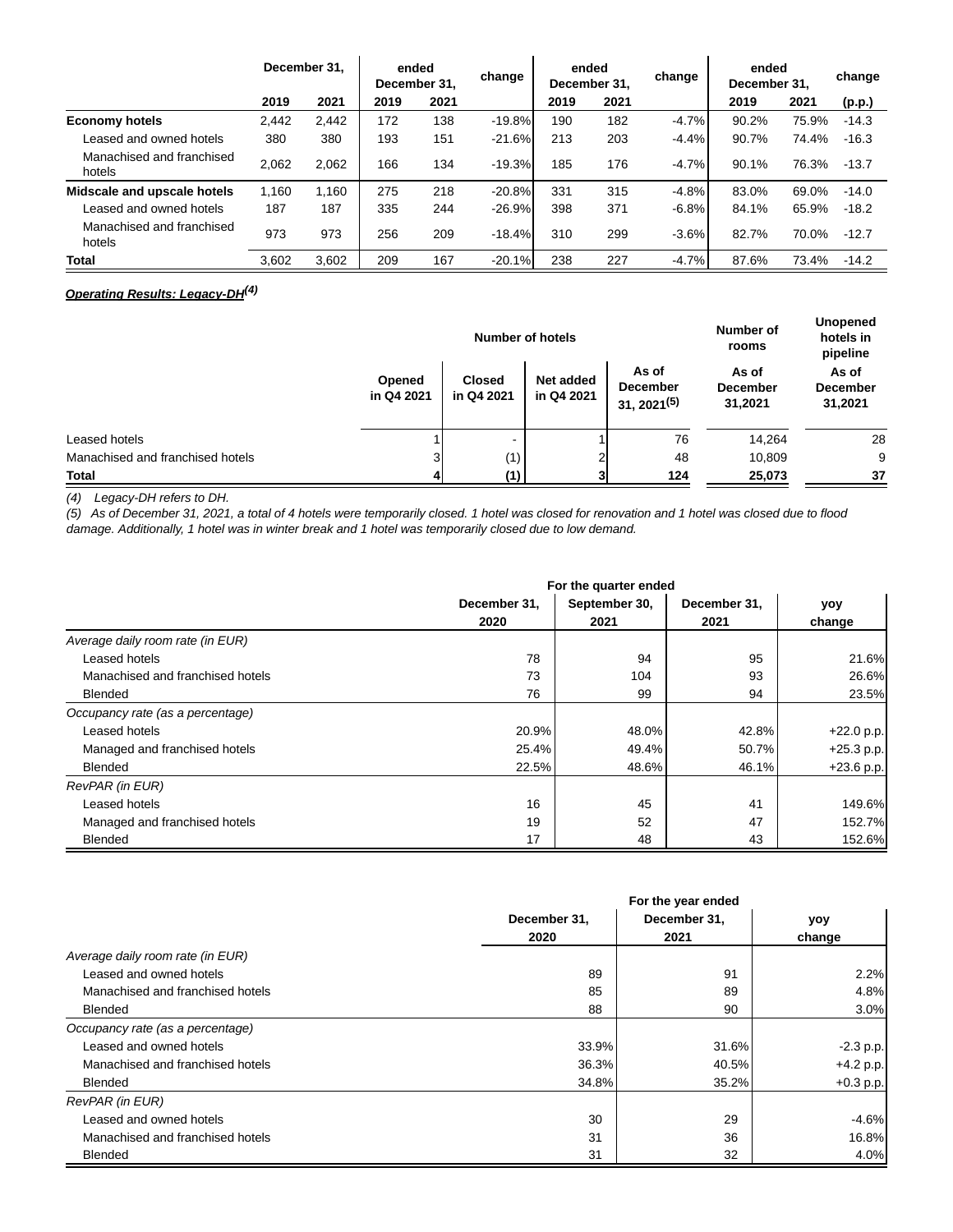### **Hotel Portfolio by Brand**

|                                               | As of December 31, 2021 |              |                        |  |
|-----------------------------------------------|-------------------------|--------------|------------------------|--|
|                                               | <b>Hotels</b>           | <b>Rooms</b> | <b>Unopened hotels</b> |  |
|                                               |                         | in operation | in pipeline            |  |
| <b>Economy hotels</b>                         | 4,786                   | 387,895      | 1,206                  |  |
| HanTing Hotel                                 | 3,027                   | 274,118      | 696                    |  |
| Hi Inn                                        | 443                     | 24,674       | 117                    |  |
| Elan Hotel <sup>(6)</sup>                     | 1,083                   | 64,606       | 353                    |  |
| Ibis Hotel                                    | 219                     | 22,834       | 28                     |  |
| Zleep Hotels                                  | 14                      | 1,663        | 12                     |  |
| <b>Midscale hotels</b>                        | 2,450                   | 271,421      | 1,072                  |  |
| Ibis Styles Hotel                             | 79                      | 8,404        | 21                     |  |
| <b>Starway Hotel</b>                          | 528                     | 44,016       | 252                    |  |
| JI Hotel                                      | 1,381                   | 166,836      | 575                    |  |
| Orange Hotel                                  | 432                     | 47,393       | 217                    |  |
| CitiGO Hotel                                  | 30                      | 4,772        | $\overline{7}$         |  |
| <b>Upper midscale hotels</b>                  | 454                     | 67,068       | 264                    |  |
| Crystal Orange Hotel                          | 144                     | 19,190       | 58                     |  |
| Manxin Hotel                                  | 84                      | 8,273        | 62                     |  |
| <b>Madison Hotel</b>                          | 37                      | 5,490        | 56                     |  |
| <b>Mercure Hotel</b>                          | 125                     | 21,217       | 50                     |  |
| Novotel Hotel                                 | 15                      | 4,032        | 13                     |  |
| IntercityHotel <sup>(7)</sup>                 | 49                      | 8,866        | 25                     |  |
| <b>Upscale hotels</b>                         | 125                     | 23,056       | 61                     |  |
| Jaz in the City                               | 3                       | 587          | 1                      |  |
| Joya Hotel                                    | 9                       | 1,760        | $\mathbf 0$            |  |
| <b>Blossom House</b>                          | 34                      | 1,658        | 39                     |  |
| <b>Grand Mercure Hotel</b>                    | $\overline{7}$          | 1,485        | 3                      |  |
| Steigenberger Hotels & Resorts <sup>(8)</sup> | 65                      | 16,389       | 12                     |  |
| MAXX <sup>(9)</sup>                           | $\overline{7}$          | 1,177        | 6                      |  |
| <b>Others</b>                                 | 15                      | 3,776        | 5                      |  |
| Other hotels <sup>(10)</sup>                  | 15                      | 3,776        | 5                      |  |
| <b>Total</b>                                  | 7,830                   | 753,216      | 2,608                  |  |

(6) As of December 31, 2021, 70 Ni Hao Hotels were included in the operational hotel for Elan Hotels and 163 Ni Hao Hotels were included in the pipeline for Elan Hotels.

(7) As of December 31, 2021, 2 operational hotels and 8 pipeline hotels of IntercityHotel were in China.

(8) As of December 31, 2021, 14 operational hotels and 6 pipeline hotels of Steigenberger Hotels & Resorts were in China.

(9) As of December 31, 2021, 2 operational hotels and 5 pipeline hotels of MAXX were in China.

(10) Other hotels include other partner hotels and other hotel brands in Yongle Huazhu Hotel & Resort Group (excluding Steigenberger Hotels & Resorts and Blossom House).

## **About Huazhu Group Limited**

Originated in China, Huazhu Group Limited is a world-leading hotel group. As of December 31, 2021, Huazhu operated 7,830 hotels with 753,216 rooms in operation in 17 countries. Huazhu's brands include Hi Inn, Elan Hotel, HanTing Hotel, JI Hotel, Starway Hotel, Orange Hotel, Crystal Orange Hotel, Manxin Hotel, Madison Hotel, Joya Hotel, Blossom House, Ni Hao Hotel and CitiGO Hotel. Upon the completion of the acquisition of DH on January 2, 2020, Huazhu added five brands to its portfolio, including Steigenberger Hotels & Resorts, MAXX by Steigenberger, Jaz in the City, IntercityHotel and Zleep Hotels. In addition, Huazhu also has the rights as master franchisee for Mercure, Ibis and Ibis Styles, and co-development rights for Grand Mercure and Novotel, in the pan-China region.

Huazhu's business includes leased and owned, manachised and franchised models. Under the lease and ownership model, Huazhu directly operates hotels typically located on leased or owned properties. Under the manachise model, Huazhu manages manachised hotels through the on-site hotel managers that Huazhu appoints, and Huazhu collects fees from franchisees. Under the franchise model, Huazhu provides training, reservations and support services to the franchised hotels, and collects fees from franchisees but does not appoint on-site hotel managers. Huazhu applies a consistent standard and platform across all of its hotels. As of December 31, 2021, Huazhu operates 14 percent of its hotel rooms under lease and ownership model, and 86 percent under manachise and franchise models.

For more information, please visit Huazhu's website: http://ir.huazhu.com.

Safe Harbor Statement Under the U.S. Private Securities Litigation Reform Act of 1995: The information in this release contains forward-looking statements which involve risks and uncertainties. Such factors and risks include our anticipated growth strategies; our future results of operations and financial condition; economic conditions; the regulatory environment; our ability to attract and retain customers and leverage our brands; trends and competition in the lodging industry; the expected growth of demand for lodging; and other factors and risks detailed in our filings with the U.S. Securities and Exchange Commission. Any statements contained herein that are not statements of historical fact may be deemed to be forwardlooking statements, which may be identified by terminology such as "may," "should," "will," "expect," "plan," "intend," "anticipate," "believe," "estimate," "predict," "potential," "forecast," "project" or "continue," the negative of such terms or other comparable terminology. Readers should not rely on